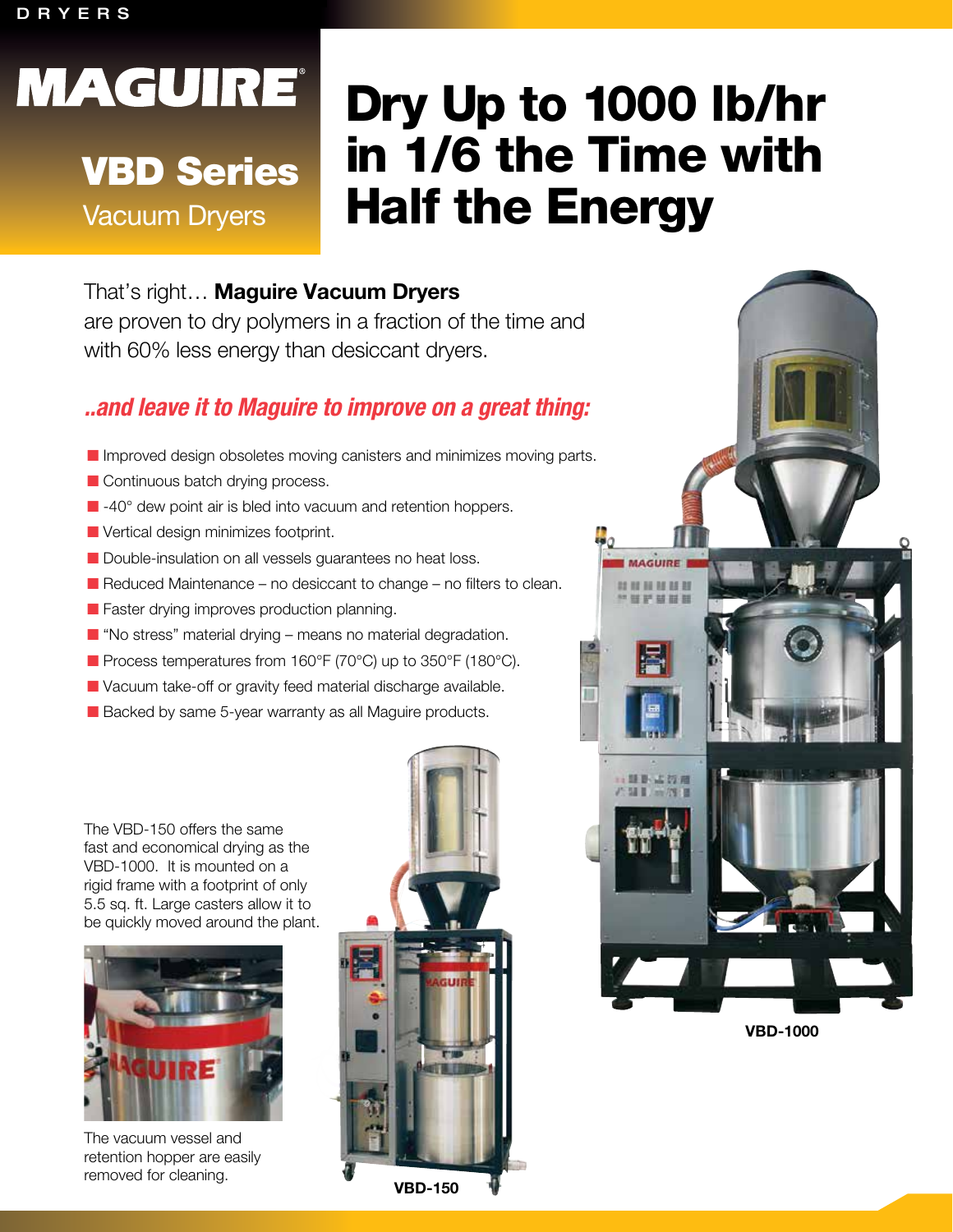## How It Works

## VBD Vacuum Dryers utilize a 3-stage continuous batch drying process

**Stage 1** – Material in the heating hopper is brought to set point by means of a centrifugal blower through a heating element. The requested heating temperature is adjusted on the control panel.

**Stage 2 –** Upon reaching the desired set point, heated material is discharged from the heating hopper into the vacuum vessel. The vacuum is brought to 700mm Hg and held to a 20mm Hg differential for the set cycle time. The vacuum cycle typically lasts about 15 - 20 minutes so you have ready-to-process material in 30 - 40 minutes.

**Stage 3 – The dried material is discharged into an insulated** retention / take-off hopper for consumption. A positive pressure heated dry air purge is maintained on the material.



## VBD Controller

### Simple is better – no confusing icons – only two screens to monitor

#### *The controller is a Motorola micro-processor*

- $\blacksquare$  Four buttons provide access for setting operation mode, adjusting dryer parameters and many additional program functions.
- $\blacksquare$  Alarms are shown on the display and signaled by an alarm light and horn with silence function.
- Reports can be generated via a USB port to either a memory stick or printer.
- $\blacksquare$  Program updates via flash memory using a standard USB memory device.

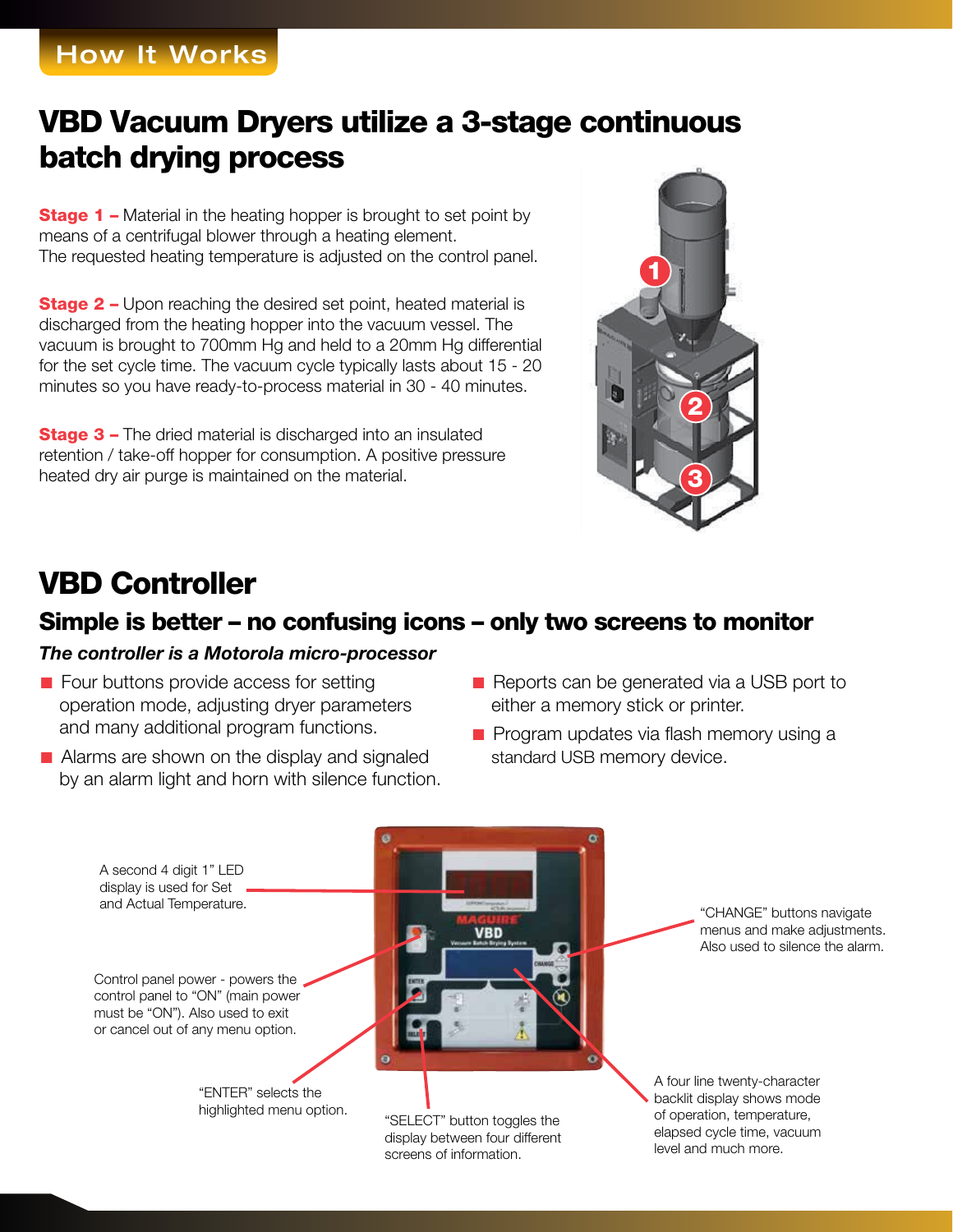## VBD System Components